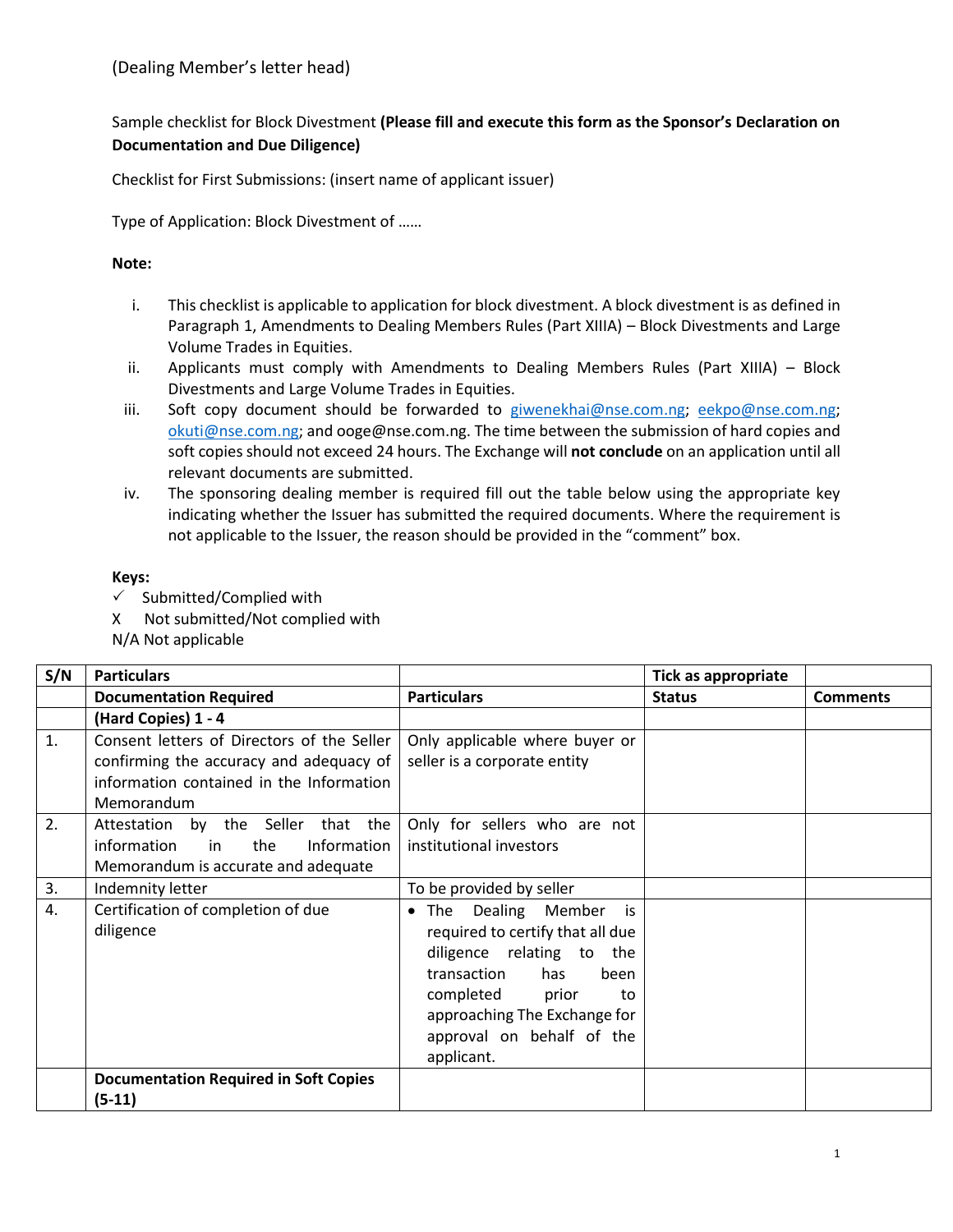| S/N                    | <b>Particulars</b>                                                                                                                                                                                 |                                                                                                                                                                                                                                                                                                                                                                                                                                                                                                                                                                                                                                                                                                                                                                                                                                   | <b>Tick as appropriate</b> |                 |
|------------------------|----------------------------------------------------------------------------------------------------------------------------------------------------------------------------------------------------|-----------------------------------------------------------------------------------------------------------------------------------------------------------------------------------------------------------------------------------------------------------------------------------------------------------------------------------------------------------------------------------------------------------------------------------------------------------------------------------------------------------------------------------------------------------------------------------------------------------------------------------------------------------------------------------------------------------------------------------------------------------------------------------------------------------------------------------|----------------------------|-----------------|
|                        | <b>Documentation Required</b>                                                                                                                                                                      | <b>Particulars</b>                                                                                                                                                                                                                                                                                                                                                                                                                                                                                                                                                                                                                                                                                                                                                                                                                | <b>Status</b>              | <b>Comments</b> |
| 5.                     | Evidence of payment of block divestment<br>fee                                                                                                                                                     | • Being 0.5% of the value of the<br>transaction to be paid at the<br>point of submission of the<br>application for approval                                                                                                                                                                                                                                                                                                                                                                                                                                                                                                                                                                                                                                                                                                       |                            |                 |
| 6.                     | Abridged application                                                                                                                                                                               |                                                                                                                                                                                                                                                                                                                                                                                                                                                                                                                                                                                                                                                                                                                                                                                                                                   |                            |                 |
| $\overline{7}$ .<br>8. | Certified copy of<br>board<br>resolution<br>approving the acquisition and divestment<br>(where a seller is AMCON, CBN's approval<br>is also required)<br>Certified copy of Share Sale and Purchase | Only applicable where buyer or<br>seller is a corporate entity                                                                                                                                                                                                                                                                                                                                                                                                                                                                                                                                                                                                                                                                                                                                                                    |                            |                 |
| 9.                     | Agreement (if any)<br>Any other document which is material to<br>the transaction                                                                                                                   |                                                                                                                                                                                                                                                                                                                                                                                                                                                                                                                                                                                                                                                                                                                                                                                                                                   |                            |                 |
| 10.                    | Information Memorandum, which must<br>contain the following information among<br>other relevant facts:                                                                                             | • The reasons why the seller is<br>divesting<br>• Price at which seller is<br>divesting<br>The identity of the proposed<br>new investor(s) and where it is<br>a corporate body, the identity<br>of the promoters, directors<br>and management of the<br>buying company<br>• Where applicable, details of<br>the experience possessed by<br>the directors and proposed<br>management relevant to the<br>industry<br>• The qualifications of the<br>buyers and the nature of the<br>expertise possessed by them,<br>which they intend to bring<br>into the target company<br>• The value added the buyer is<br>planning on bringing into the<br>business<br><b>Buyer's confirmation</b><br>regarding the:<br>Investment objectives in<br>$\circ$<br>the company; and<br>Plan for management<br>$\circ$<br>continuity and profile of |                            |                 |